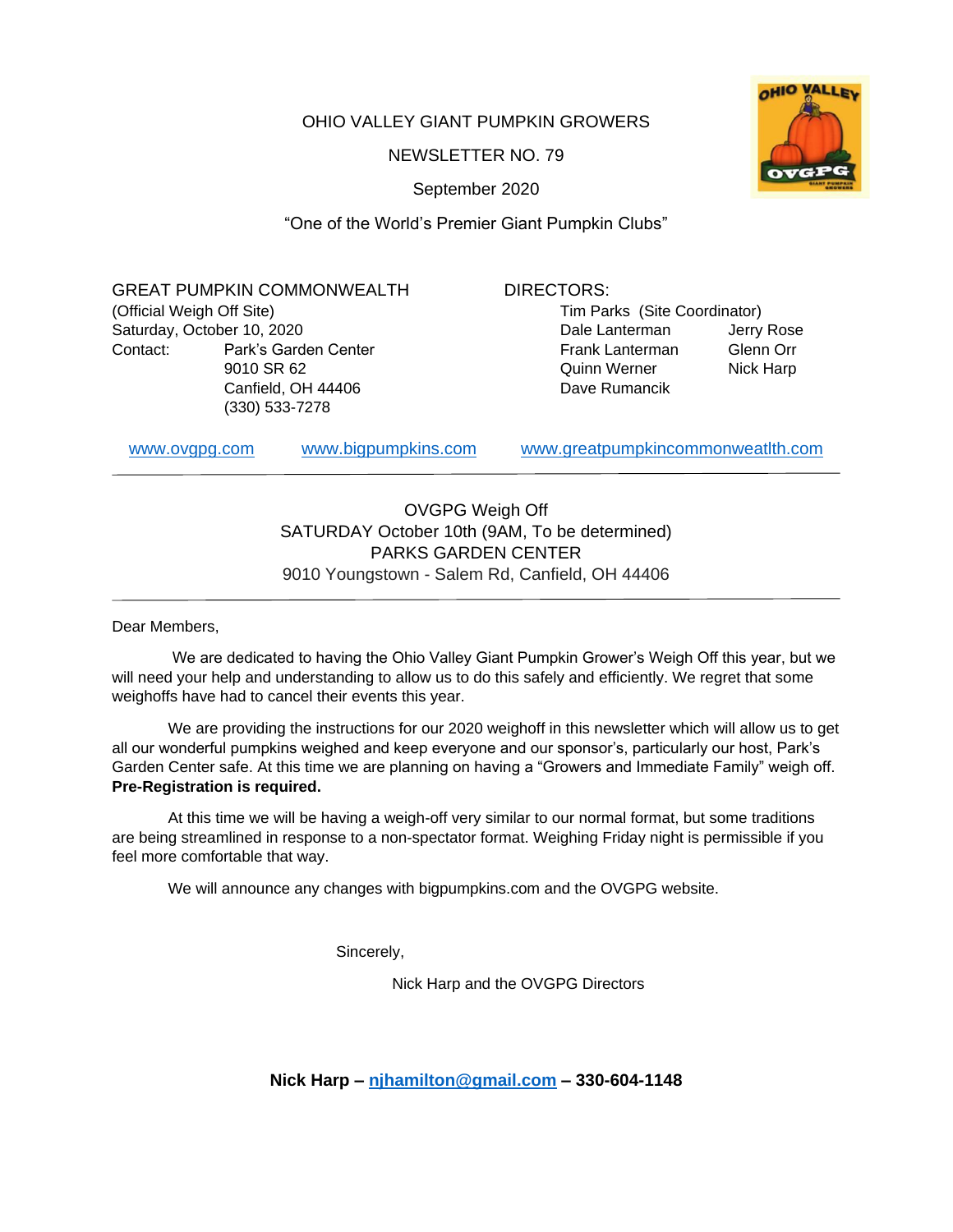# Weigh Off SCHEDULE OF EVENTS

7-9am (Saturday) Unloading 10am Weigh-off

4-7pm (Friday) Early unloading (Friday Night Weighing) (guard on duty all night)

9-10am Judging and organization Top 3 Awards Exhibits released following brief awards ceremony

## FEATURED SPONSORS





PARKS GARDEN CENTER THE RUPP SEEDS COLUMBUS IRRIGATION WALLACE ORGANIC WONDER NEPTUNE'S HARVEST BRECHBUEHLER SCALES UDDER CREAM -REDEX MORRIS DRAIN SERVICE FARMERS NATIONAL BANK VALLEY INDUSTRIAL TRUCKS REA CONSTRUCTION WESTERN LABORATORIES GENERAL EXTRUSIONS DICKEY ELECTRIC

## THANKS TO OUR SPONSORS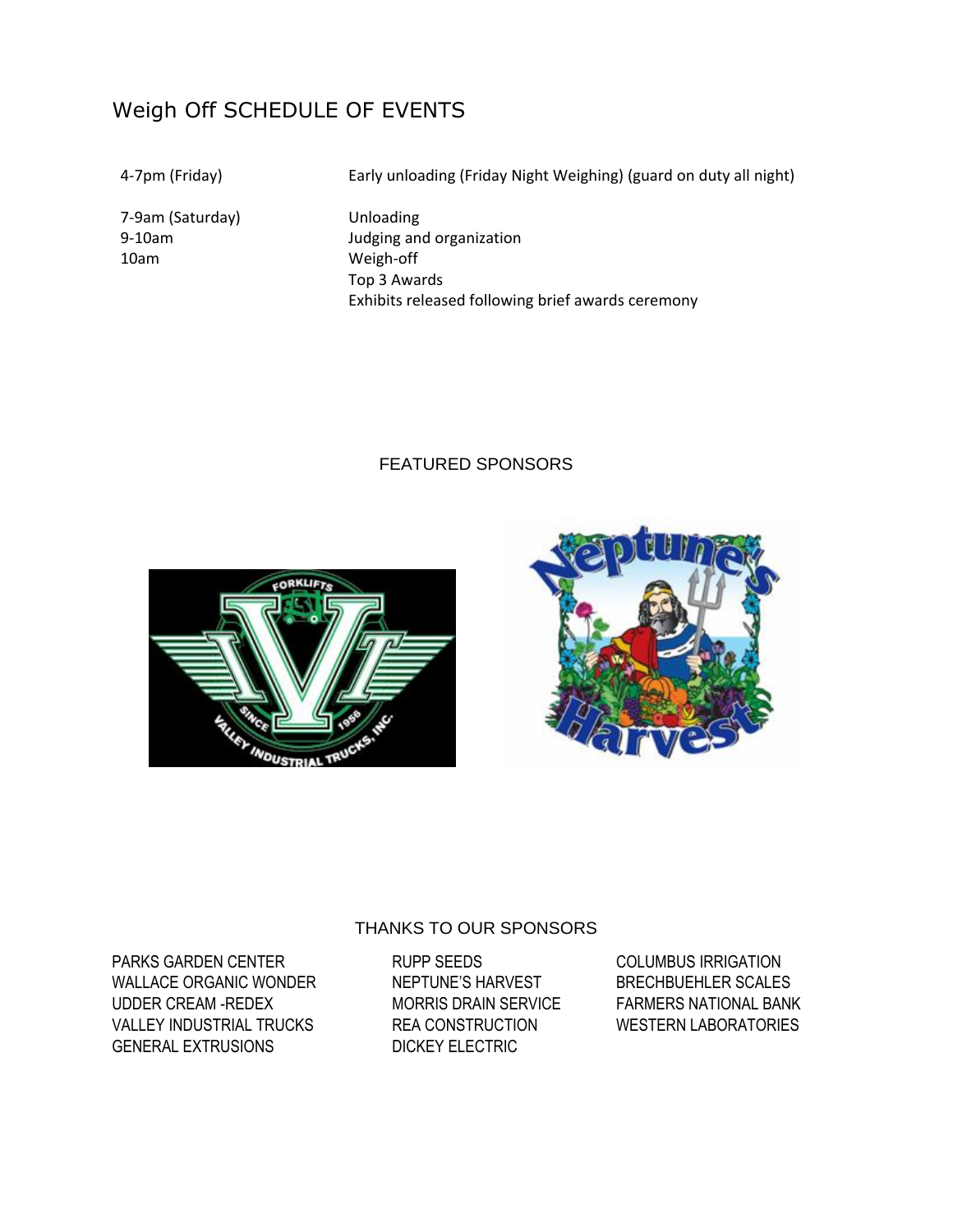- **1. Pre-Registration is REQUIRED on by e-mail, by mail, or by phone to Nick Harp. If your entry is not preregistered it will not be weighed. There will be no registration at the weighoff. Please provide the information on the entry form for each entry.**
- 2. There will be unloading from 5-8 PM Friday night. If you do not feel comfortable staying for the weigh-off you may ask to have your pumpkin weighed on Friday. Please contact Nick Harp 330- 604-1148 if you wish to weigh on Friday Night.

#### WEIGH OFF DAY INSTRUCTIONS

- 1. **Masks are required.**
- 2. All entries except Giant Pumpkins will be weighed upon arrival. They will be unloaded, weighed, and reloaded.
- 3. The weighoff will be outside rain or shine, dress accordingly.
- 4. Be supportive and patient!

# **Please send this information to Nick Harp before the weighoff. Entry Deadline Thursday October 8th 5PM. This may be copied and mailed.**

## **Ohio Valley Giant Pumpkin Growers 2020 Weigh-Off Entry Form**

**Previous Best**

**Grower Information** (PLEASE PRINT – Fill out all contact info on first entry)

| <b>First Name:</b> | Last Name:                                  |                     |
|--------------------|---------------------------------------------|---------------------|
| <b>Address:</b>    | T Shirt Size: $S - M - L - XL - XXL - XXXL$ |                     |
| City:              | State:                                      | <b>Postal Code:</b> |
| E-mail:            | Phone:                                      |                     |

### **Entry 1**

| Class (Circle One) - Pumpkin, Squash, Tomato, Long Gourd, Field Pumpkin, Watermelon, Other |                      |  |
|--------------------------------------------------------------------------------------------|----------------------|--|
| Seed (Mother):                                                                             | Pollinator (Father): |  |
| <b>Date Started:</b>                                                                       | Date Set Outside:    |  |

### **Entry 2**

| Class (Circle One) – Pumpkin, Squash, Tomato, Long Gourd, Field Pumpkin, Watermelon, Other |                      |  |
|--------------------------------------------------------------------------------------------|----------------------|--|
| Seed (Mother):                                                                             | Pollinator (Father): |  |
| <b>Date Started:</b>                                                                       | Date Set Outside:    |  |

**Entry 3 (may be copied for more entrys)**

| Class (Circle One) - Pumpkin, Squash, Tomato, Long Gourd, Field Pumpkin, Watermelon, Other |                             |  |
|--------------------------------------------------------------------------------------------|-----------------------------|--|
| Seed (Mother):                                                                             | <b>Pollinator (Father):</b> |  |
| Date Started:                                                                              | <b>Date Set Outside:</b>    |  |